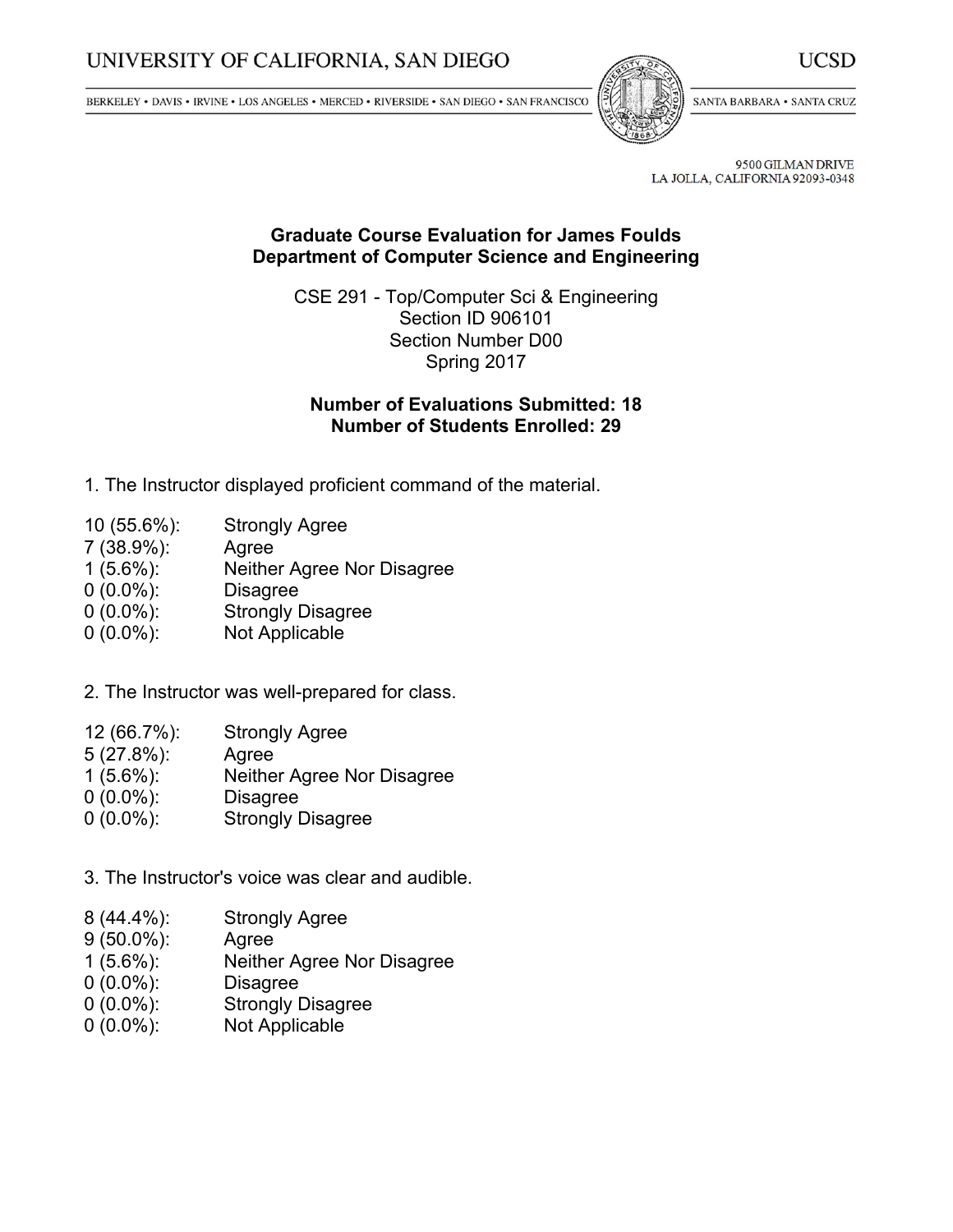4. The Instructor was accessible to students outside of class (office hours, e-mail, etc.).

| $10(62.5\%)$ : | <b>Strongly Agree</b>      |
|----------------|----------------------------|
| $5(31.3\%)$ :  | Agree                      |
| $1(6.3\%)$ :   | Neither Agree Nor Disagree |
| $0(0.0\%)$ :   | <b>Disagree</b>            |
| $0(0.0\%)$ :   | <b>Strongly Disagree</b>   |
| 2.             | [No Response]              |

5. The Instructor was approachable, courteous and showed interest and concern for students' learning and understanding.

 (52.9%): Strongly Agree (41.2%): Agree (5.9%): Neither Agree Nor Disagree (0.0%): Disagree (0.0%): Strongly Disagree (0.0%): Not Applicable 1: [No Response]

6. The Instructor presented material in an intellectually stimulating way that gave students deeper insight into the material.

- 9 (52.9%): Strongly Agree 5 (29.4%): Agree 3 (17.6%): Neither Agree Nor Disagree
- 0 (0.0%): Disagree
- 0 (0.0%): Strongly Disagree
- 0 (0.0%): Not Applicable
- 1: [No Response]

7. The Instructor promoted and encouraged questions and discussion.

- 11 (64.7%): Strongly Agree
- 6 (35.3%): Agree
- 0 (0.0%): Neither Agree Nor Disagree
- 0 (0.0%): Disagree
- 0 (0.0%): Strongly Disagree
- 1: [No Response]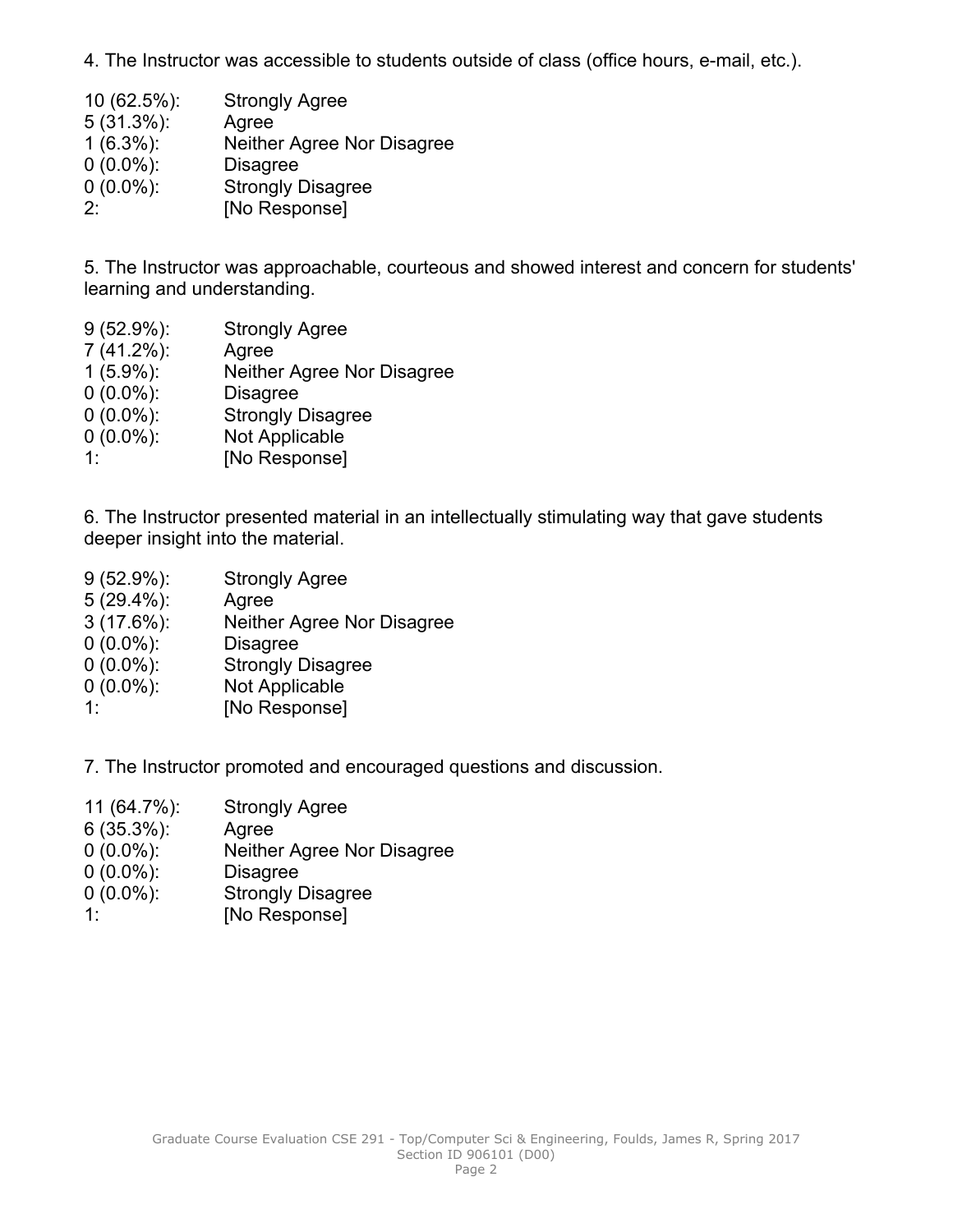8. The Instructor organized class activities in <sup>a</sup> way that promoted learning.

| 12 (70.6%):   | <b>Strongly Agree</b>      |
|---------------|----------------------------|
| $2(11.8\%)$ : | Agree                      |
| $3(17.6\%)$ : | Neither Agree Nor Disagree |
| $0(0.0\%)$ :  | <b>Disagree</b>            |
| $0(0.0\%)$ :  | <b>Strongly Disagree</b>   |
| 1.            | [No Response]              |

9. The Instructor provided feedback (written/oral) in <sup>a</sup> way that promoted learning.

| 13 (76.5%):   | <b>Strongly Agree</b>      |
|---------------|----------------------------|
| $3(17.6\%)$ : | Agree                      |
| $1(5.9\%)$ :  | Neither Agree Nor Disagree |
| $0(0.0\%)$ :  | <b>Disagree</b>            |
| $0(0.0\%)$ :  | <b>Strongly Disagree</b>   |
| 1.            | [No Response]              |

10. The Instructor is actively helpful when students have difficulty with course material.

| 10 (58.8%):   | <b>Strongly Agree</b>      |
|---------------|----------------------------|
| $6(35.3\%)$ : | Agree                      |
| $1(5.9\%)$ :  | Neither Agree Nor Disagree |
| $0(0.0\%)$ :  | <b>Disagree</b>            |
| $0(0.0\%)$ :  | <b>Strongly Disagree</b>   |
| $0(0.0\%)$ :  | Not Applicable             |
| 11            | [No Response]              |
|               |                            |

11. The Instructor interacted well with students and treated them with respect and courtesy.

| 13 (76.5%):   | <b>Strongly Agree</b>      |
|---------------|----------------------------|
| $4(23.5\%)$ : | Agree                      |
| $0(0.0\%)$ :  | Neither Agree Nor Disagree |
| $0(0.0\%)$ :  | <b>Disagree</b>            |
| $0(0.0\%)$ :  | <b>Strongly Disagree</b>   |
| $0(0.0\%)$ :  | Not Applicable             |
| 1.            | [No Response]              |
|               |                            |

12. The Instructor was clear about course expectations.

| <b>Strongly Agree</b>      |
|----------------------------|
| Agree                      |
| Neither Agree Nor Disagree |
| <b>Disagree</b>            |
| <b>Strongly Disagree</b>   |
| [No Response]              |
|                            |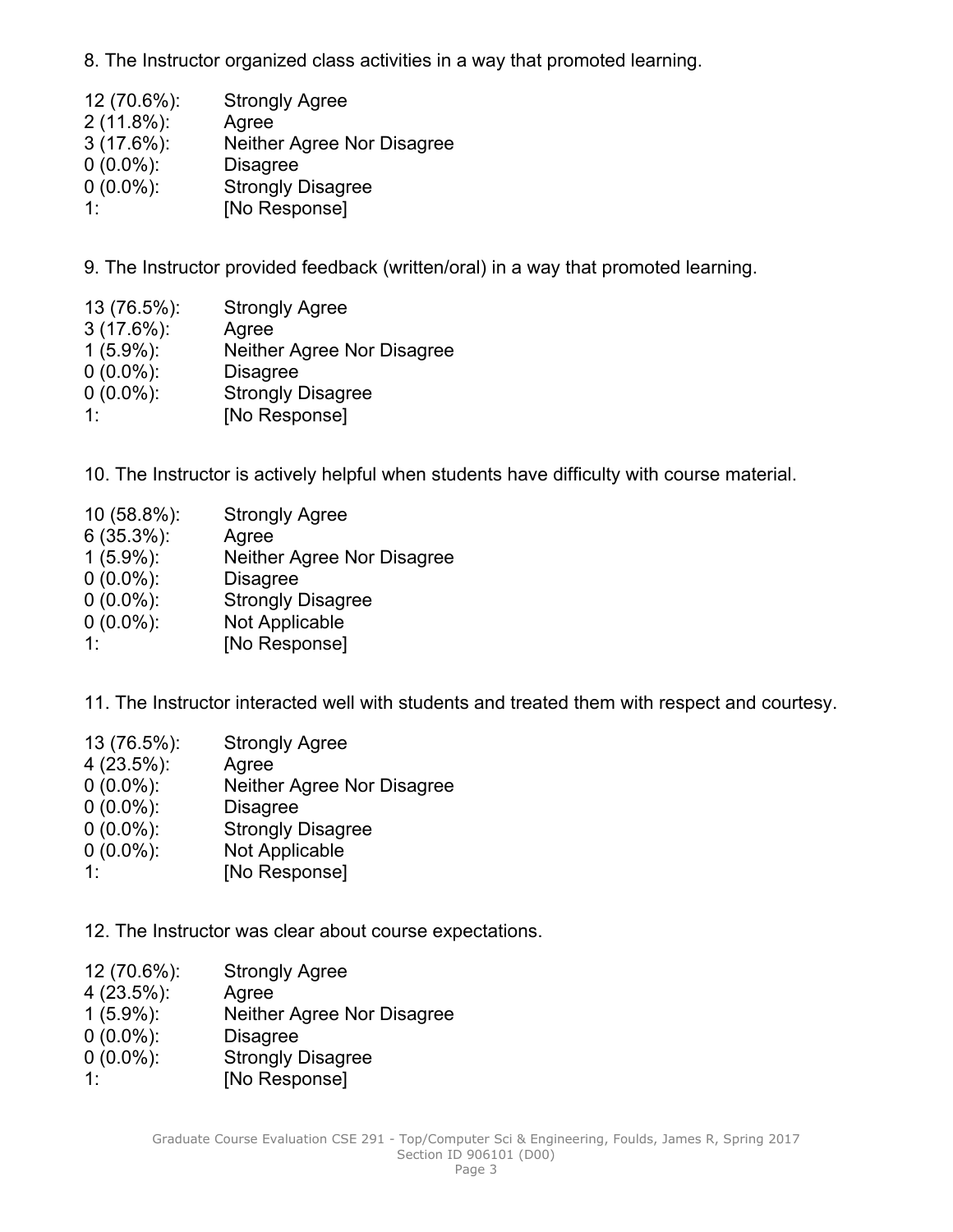13. The Instructor was clear about standards for evaluation.

| 10 (58.8%):   | <b>Strongly Agree</b>      |
|---------------|----------------------------|
| $6(35.3\%)$ : | Agree                      |
| $1(5.9\%)$ :  | Neither Agree Nor Disagree |
| $0(0.0\%)$ :  | <b>Disagree</b>            |
| $0(0.0\%)$ :  | <b>Strongly Disagree</b>   |
| $0(0.0\%)$ :  | Not Applicable             |
| 1:            | [No Response]              |

14. I would recommend this instructor overall.

| <b>Strongly Agree</b>      |
|----------------------------|
|                            |
| Neither Agree Nor Disagree |
|                            |
| <b>Strongly Disagree</b>   |
| [No Response]              |
|                            |

15. What is your overall rating of the Instructor?

| 13 (76.5%):   | <b>Excellent</b>     |
|---------------|----------------------|
| $3(17.6\%)$ : | Above Average        |
| $1(5.9\%)$ :  | Average              |
| $0(0.0\%)$ :  | <b>Below Average</b> |
| $0(0.0\%)$ :  | Poor                 |
| 1.            | [No Response]        |

16. General comments about the Instructor's performance *Please keep your comments constructive and professional, abiding by the Principles of Community*

- Awesome
- Dr. Foulds illustrated many topics related LVMs, teach me of foundation and methods for modeling and solving problems.
- Dr. Foulds is both proficient in the material and <sup>a</sup> very good teacher. He is extremely friendly both in and out of class. He uses innovative pedagogical methods to make the class interesting and useful.
- This course covers <sup>a</sup> little bit too much algorithms. Though these are really important concepts! Hope we can have more TAs to help students with discussion session.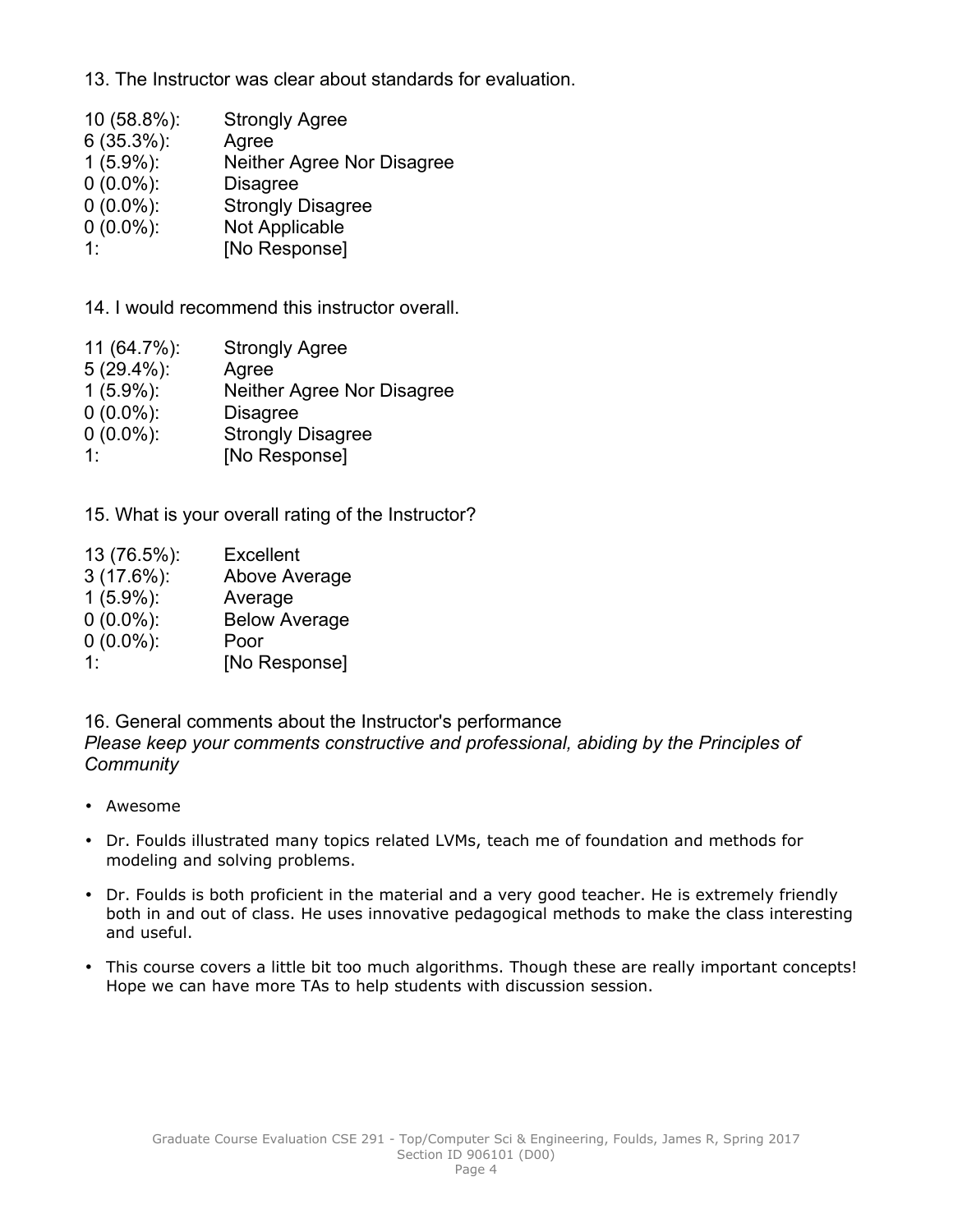17. The course material was intellectually stimulating.

| $8(47.1\%)$ : | <b>Strongly Agree</b>             |
|---------------|-----------------------------------|
| $8(47.1\%)$ : | Agree                             |
| $0(0.0\%)$ :  | <b>Neither Agree Nor Disagree</b> |
| $1(5.9\%)$ :  | <b>Disagree</b>                   |
| $0(0.0\%)$ :  | <b>Strongly Disagree</b>          |
| $0(0.0\%)$ :  | Not Applicable                    |
| 1.            | [No Response]                     |

18. The materials for the course (textbooks, handouts, etc.) were useful and well organized.

| $9(52.9\%)$ : | <b>Strongly Agree</b>      |
|---------------|----------------------------|
| $7(41.2\%)$ : | Agree                      |
| $1(5.9\%)$ :  | Neither Agree Nor Disagree |
| $0(0.0\%)$ :  | <b>Disagree</b>            |
| $0(0.0\%)$ :  | <b>Strongly Disagree</b>   |
| $0(0.0\%)$ :  | Not Applicable             |
| 1:            | [No Response]              |

19. Grading was constructive and assisted learning.

| $9(52.9\%)$ : | <b>Strongly Agree</b>      |
|---------------|----------------------------|
| 8 (47.1%):    | Agree                      |
| $0(0.0\%)$ :  | Neither Agree Nor Disagree |
| $0(0.0\%)$ :  | <b>Disagree</b>            |
| $0(0.0\%)$ :  | <b>Strongly Disagree</b>   |
| $0(0.0\%)$ :  | Not Applicable             |
| 11            | [No Response]              |
|               |                            |

20. What is your reason for taking this class?

- 4 (23.5%): Core Course Requirement
- 2 (11.8%): Subject Area Requirement
- 2 (11.8%): Elective
- 9 (52.9%): Interest
- 1: [No Response]
- 21. What were the particular strengths of this course?
- Apart from what I learned for machine learning, this course gives me <sup>a</sup> totally different aspect to look into the black box. We can first assume the model structure, derive the joint probability or conditional probability, and then apply the optimization procedure to find out the best parameters for models. To sum up, I do learn <sup>a</sup> lot from this course and would be able to utilize these knowledge in my future life!
- Bayesian approach not seen in other classes.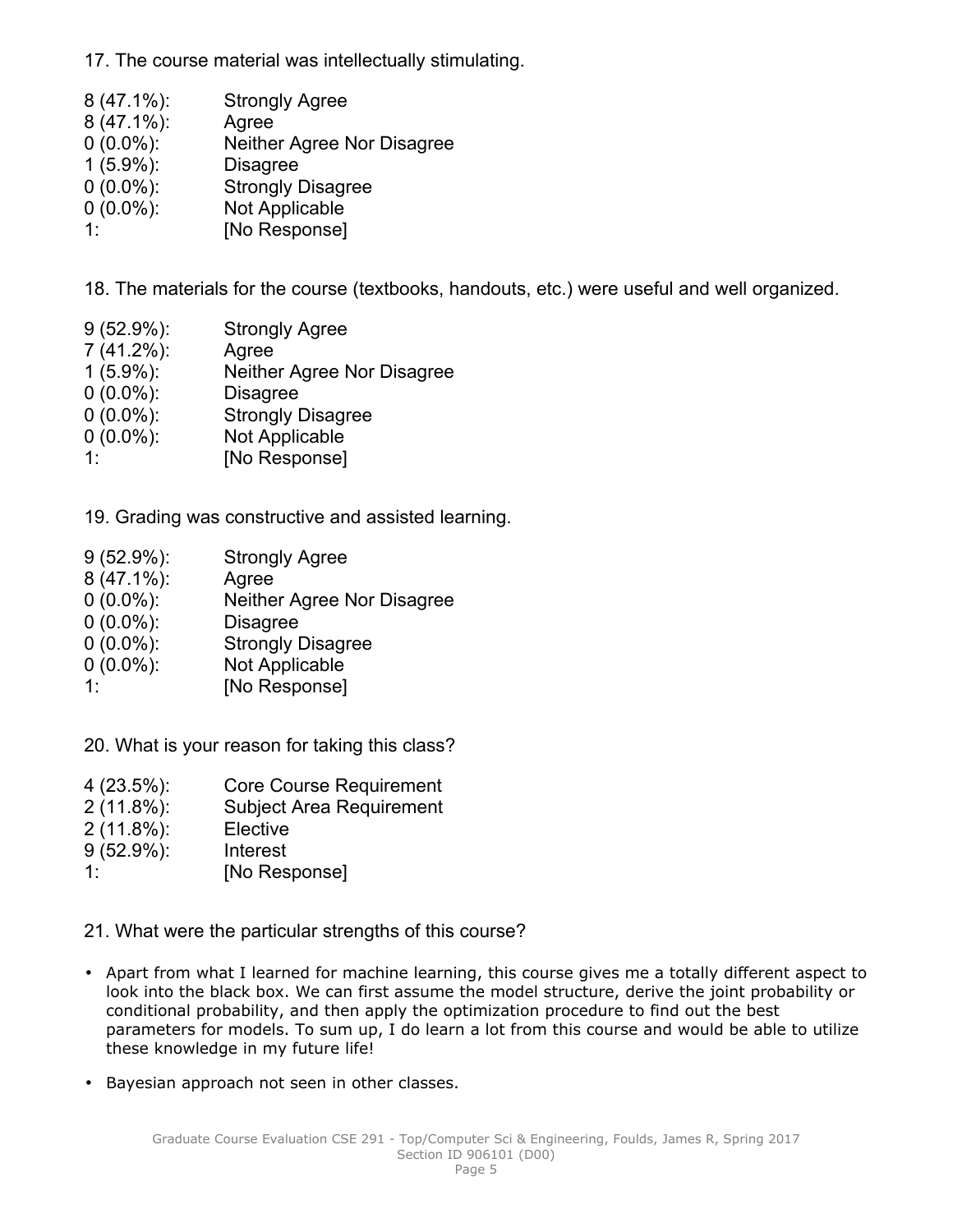- Gives <sup>a</sup> broad insight into Bayesian Machine Learning Only Graduate Course at UCSD that discusses Bayesian ML at length.
- Good homework design.
- It covers topics that are never taught in any other classes.
- POLL
- •Research oriented
- • The course covered <sup>a</sup> lot of topics, which is good for research students. They might find <sup>a</sup> topic that is well suited for their ongoing research, and then study that topic further.

22. What suggestions do you have for making this course more effective?

- Algorithm in details
- Have more discussion session. Slow down <sup>a</sup> little bit, there are too much to learn.
- I sincerely feel that too much material is covered in a class. Can it be please reduced by a little?

It would be great if the course is podcasted.

- Maybe more coding homeworks will make it more effective.
- Maybe we can use other books such as PRML instead of Murphy's as the course material? Murphy's book sometimes doesn't explain things clearly. And there're some typos, which make reading harder.
- The idea of flipped classroom is good, but in practice it might not be as effective as the traditional way of teaching, especially since we sometimes couldn't finish the required readings (based on our performance on simple reading quizzes). Personally I felt like if I didn't finish the required reading I'd get completely lost in the class. I hope the classroom is less flipped, though I admit it's purely my bad not finishing the reading.

The time for poll can be shortened, especially for simple reading quizzes. Thinking for <sup>a</sup> long time doesn't help as long as we didn't do the reading.

It might be better if we spend more time explaining the "right" solutions for think-pair-share questions, and have the solutions on the slides.

Having all homework assignments counting equally rather than dropping the lowest score might encourage us treating every part of the course materials equally carefully.

- 23. I would recommend this course overall.
- 11 (64.7%): Strongly Agree
- 5 (29.4%): Agree
- 1 (5.9%): Neither Agree Nor Disagree
- 0 (0.0%): Disagree
- 0 (0.0%): Strongly Disagree
- 1: [No Response]